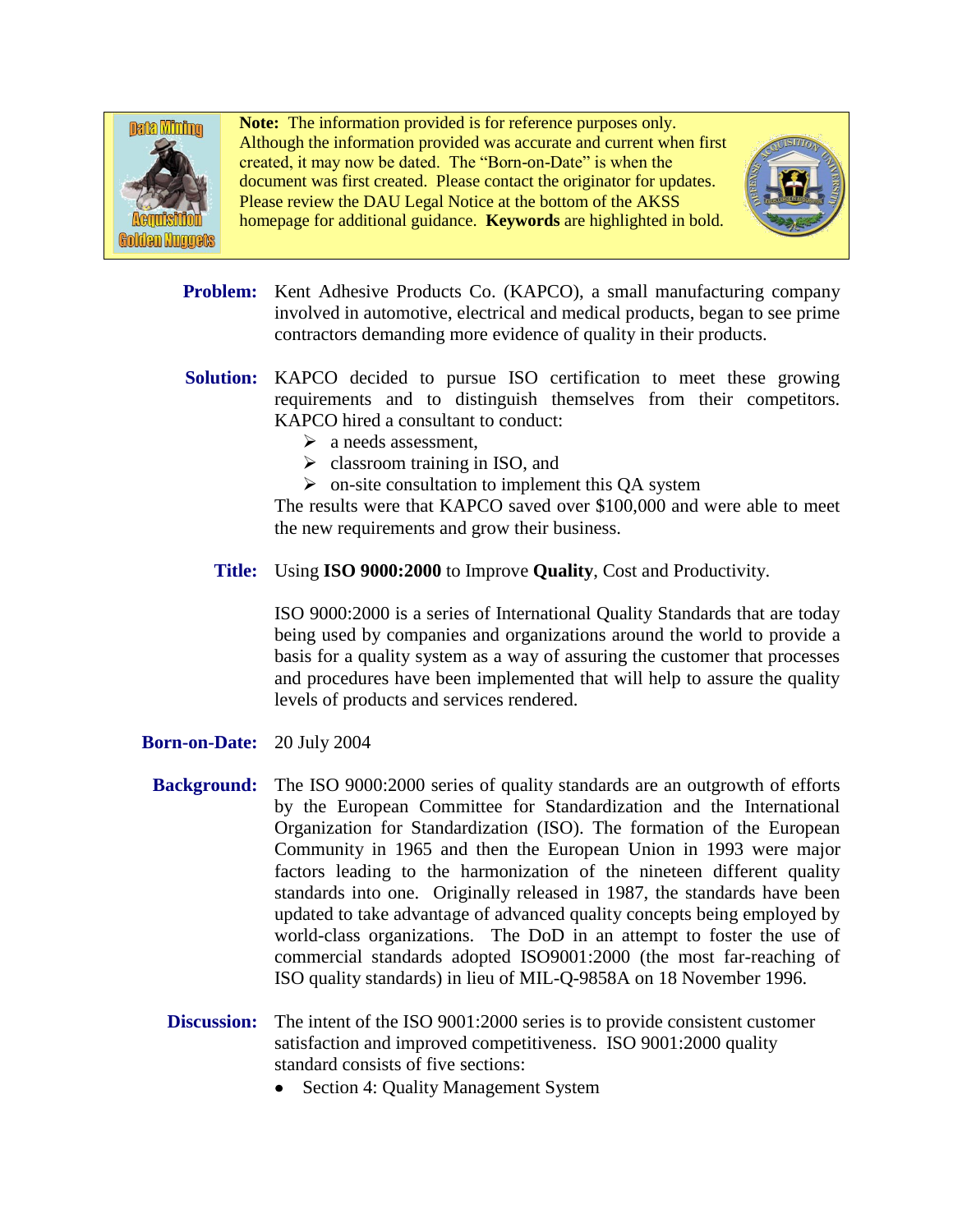- Section 5: Management Responsibility
- Section 6: Resource Management
- Section 7: Product Realization
- Section 8: Measurement, Analysis and Improvement

ISO 9001:2000 defines the requirements for quality management systems and is used to demonstrate an organization's capability to provide products that meet customer and applicable regulatory requirements.

**ISO 9001:2000 Section 4**: Quality Management System includes having an organization to Sections: ensure that processes have been established, how they interact with each other, what resources are required to provide the product and how the processes are measured and improved. Then a system for the control of the documentation has to be established along with the Quality Manual and controls for looking after records.

> **Section 5:** Management Responsibility at the highest levels must be cognizant of the quality requirements and it is their responsibility to set policies, objectives and review the system, as well as communicate the effectiveness of the quality system within the organization.

> **Section 6:** Resource Management covers the people, facilities and equipment needed to ensure that the customer receives a quality product.

> **Section 7:** Product Realization covers the processes that are required to provide the product or service. These processes cover such activities as capturing the requirements from the customer, the design and development of the product(s), the purchasing of materials and services, and the delivery of the products or services.

> **Section 8:** Measurement, Analysis and Improvement includes the measurement of products (at a characteristic level), measuring customer satisfaction, ensuring that the management systems operate as designed, and measure and foster continual improvement in products and processes.

- **Results:** KAPCO is one of thousands of companies that embraced ISO 9000 in order to meet growing customer demands for a supplier to have a recognized quality system. Many DoD prime contractors now demand ISO certification just to meet the minimum supplier quality requirements.
- **Benefits:** The application of ISO 9001:2000 to a weapon system program in production can result in significant reductions in cost and cycle times, and major improvements in quality, responsiveness and performance.

**Application to other programs:**



 $NW$   $\stackrel{N}{\downarrow}$   $N$  This practice is applicable on any program in which a new high-technology product is being designed, developed, produced and/or maintained.

**Key words:** Quality Management